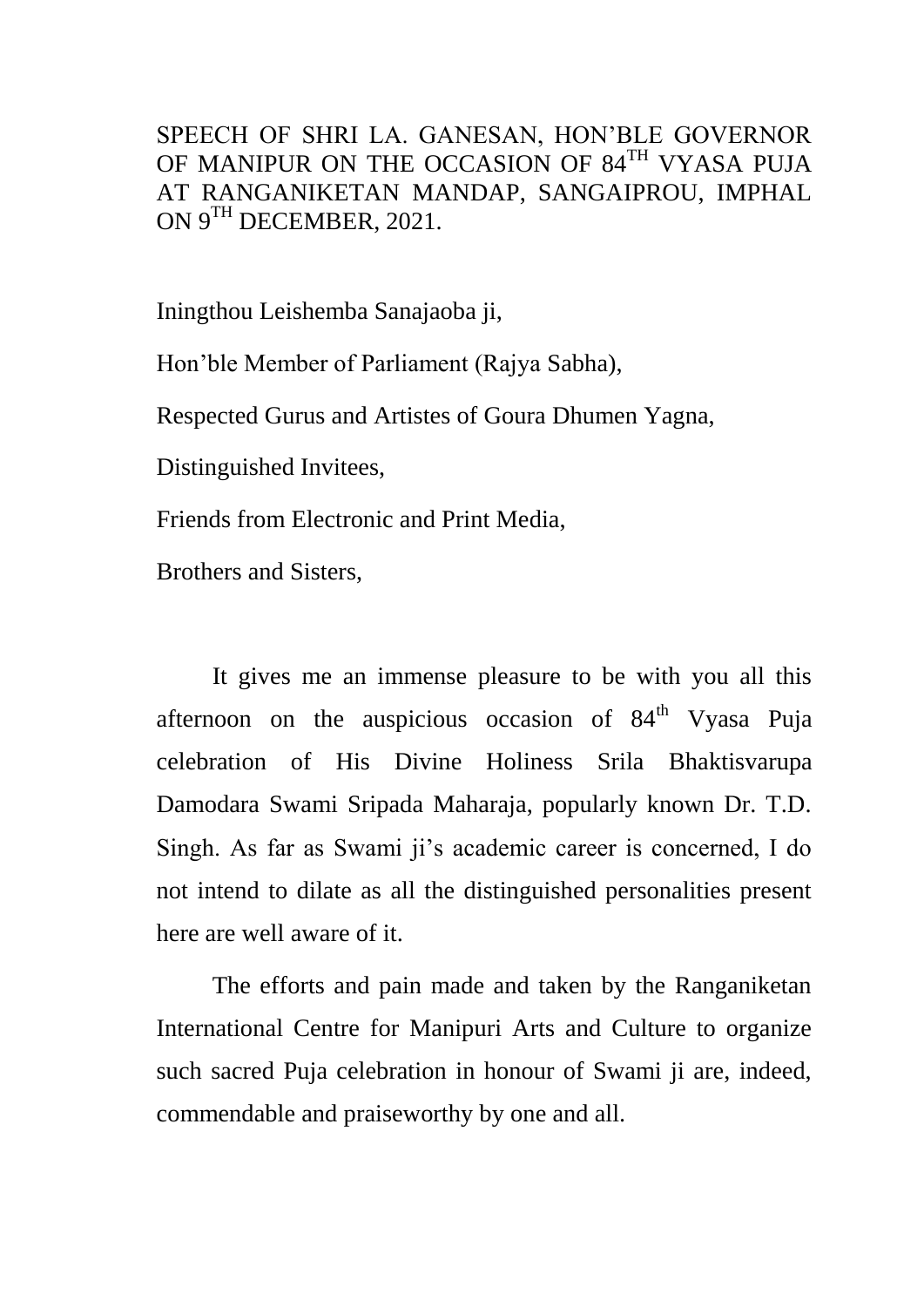Brothers and Sisters, His Holiness Sripada Maharaja was a visionary. His message was clear - science and spirituality are indispensable partners in humanity's quest for truth, peace and happiness. Though a trained Chemist with a Ph.D. in Organic Chemistry, Sripada Maharaja's objective extended far beyond the mere combination of atoms and molecules and His Holiness engaged in the chemistry of the paradigms of thought and culture. Today, the study of consciousness and understanding the soul, the spiritual dimension of life is getting more attention in academic circles, particularly among top scientists. Interest in understanding the Vedantic paradigm of life and the cosmos is rekindled in Colleges and Universities. The All India Science and Spiritual Quest Annual Conferences that he had started which is held in the top educational institutions in India receive overwhelming response and participation from the brightest young minds of our Nation.

 Most importantly, as a true spiritualist, he saw every one as a child of the Supreme Lord, regardless of religious beliefs, ethnicity, caste or any secular designations for that matter.

 It is a matter of great satisfaction to note that as a founding member of the United Religions Initiative (URI) which was formed under the auspices of the United Nations, Sripada Maharaja contributed to the penning of the URI charter and helped form Cooperation Circles for inter-religious dialogue and peace in many parts of the world. Indeed, he was well-loved by the members of the